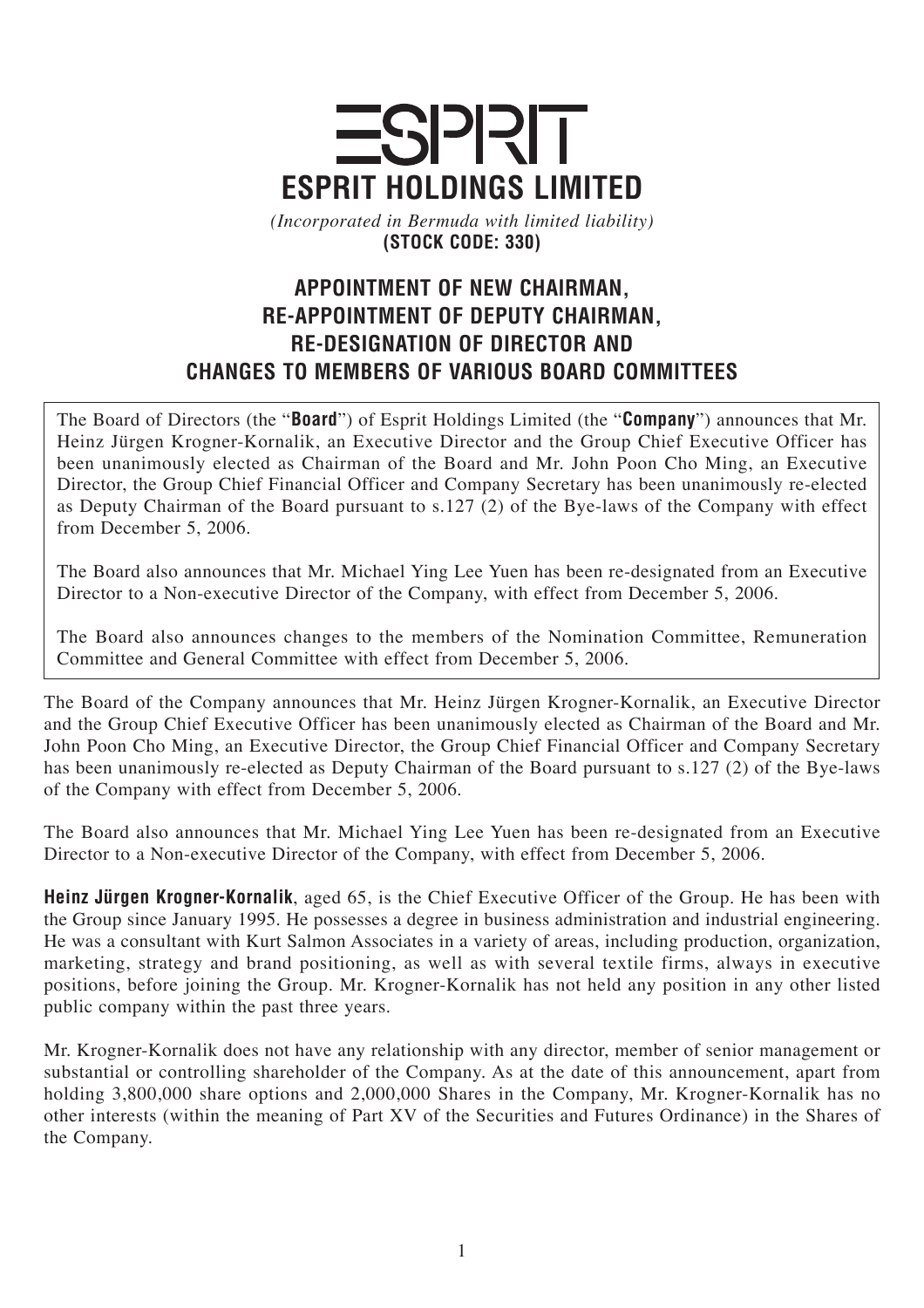Mr. Krogner-Kornalik has entered into a service contract with the Company that does not provide for a fixed period of services and can be terminated by the Company by giving 4 months' notice. Mr. Krogner-Kornalik's directorship is subject to retirement by rotation and re-election at annual general meetings of the Company in accordance with the Bye-laws of the Company. The amount of emoluments payable to Mr. Krogner-Kornalik is determined by reference to his qualification and experience. The total amount of Mr. Krogner-Kornalik's emoluments, inclusive of various allowances, discretionary bonus and benefits in kind, was approximately HK\$62,926,000 for the financial year ended June 30, 2006, among which share option benefits of HK\$16,470,000 is not covered by his service contract with the Company. Details of the emoluments of Mr. Krogner-Kornalik for the financial year ended June 30, 2006 are set out in note 13 to financial statements for the financial year ended June 30, 2006 contained in the annual report of the Company.

**Michael Ying Lee Yuen**, aged 57, had been Chairman of the Board since 1993. Mr. Ying has over 30 years' experience in the apparel industry. Mr. Ying has not held any position in any other listed public company within the past three years.

Mr. Ying does not have any relationship with any director, member of senior management or other substantial or controlling shareholder of the Company. As at the date of this announcement, Mr. Ying is interested in 106,208,352 Shares of the Company within the meaning of Part XV of the Securities and Futures Ordinance, and represented approximately 8.64 per cent. of the total share capital of the Company as at such date.

Mr. Ying's service contract in respect of his role as Chairman and Executive Director was terminated on December, 5 2006. Mr. Ying does not have a service contract with the Company as a Non-executive Director. Mr. Ying has no fixed term of service with the Company but is subject to retirement by rotation and re-election at general meetings of the Company in accordance with the Bye-laws of the Company. Mr. Ying is entitled to a director's fee which is HK\$200,000 per annum for his directorship. Mr. Ying's director's fee has been determined by reference to the level of remuneration for non-executive directors of Hong Kong listed companies and the demand of the Company on Mr. Ying's attention as a Nonexecutive Director.

The Board would like to express its sincere appreciation to Mr. Ying for his valuable contribution to the Company during his tenure of office as Chairman of the Board and looks forward to his continued advice and support in the future.

Save as disclosed herein, there are no other matters with respect to the re-designations of Mr. Krogner-Kornalik and Mr. Ying that need to be brought to the attention of the shareholders of the Company and there is no information required to be disclosed pursuant to any of the requirements of rules 13.51 (2)(h)-(v) of the Rules Governing the Listing of Securities on The Stock Exchange of Hong Kong Limited.